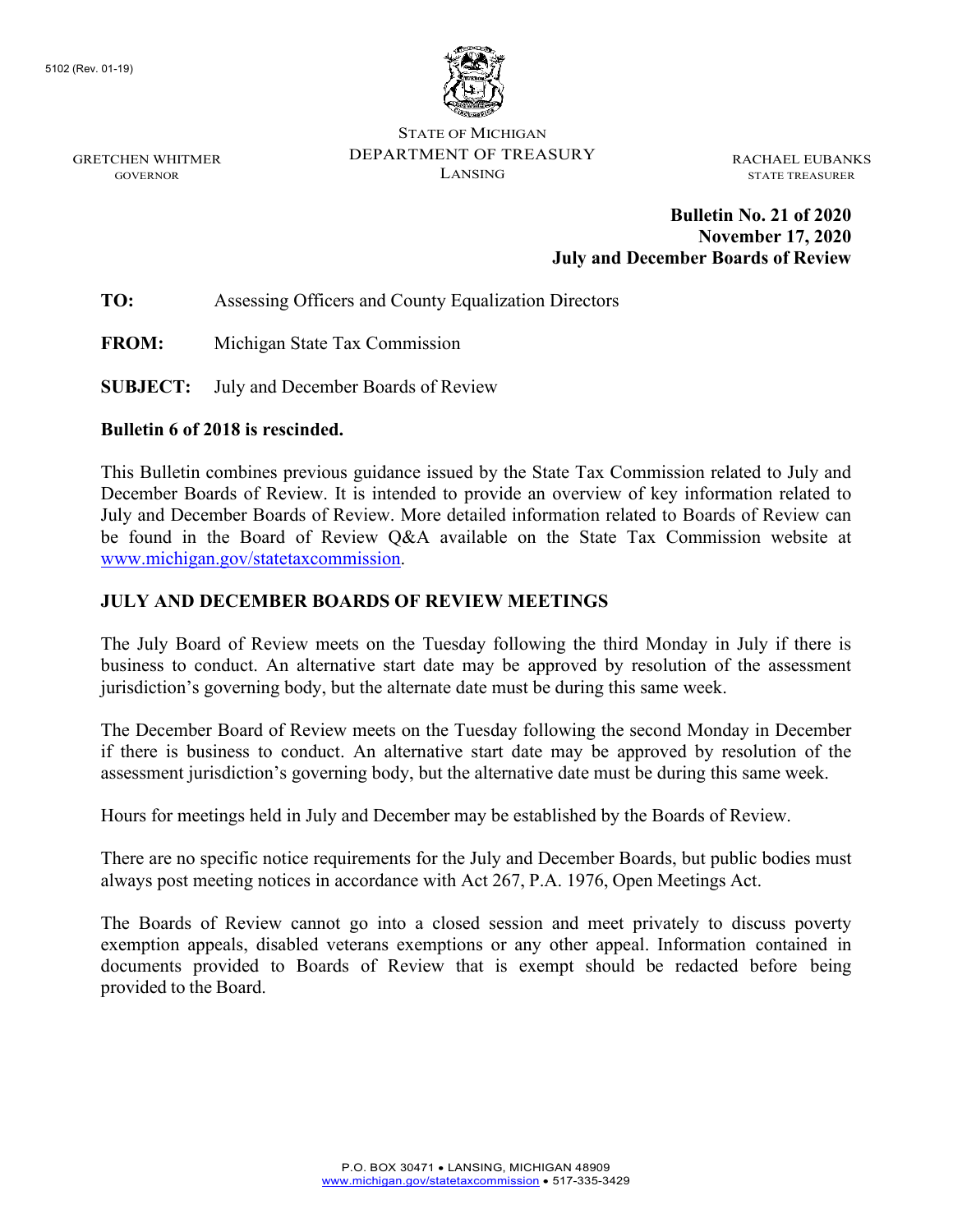Page 2

## **JULY AND DECEMBER BOARDS OF REVIEW ACTIONS AND DECISIONS**

Form 4031, *July/December Board of Review Affidavit*, has been developed for use to memorialize the actions of the July and December Board of Review as required by law.

Form 3128 (L-4035a) must be completed by the Board of Review and made a part of the Board of Review records whenever a change is made to an individual parcel of property which causes a change in Taxable Value.

Notification of decisions by the July and December Boards of Review are as follows:

[T]he board of review shall file an affidavit within 30 days relative to the qualified error with the proper officials and all affected official records shall be corrected. If the qualified error results in an overpayment or underpayment, the rebate, including any interest paid, shall be made to the taxpayer or the taxpayer shall be notified and payment made within 30 days of the notice. A rebate shall be without interest. (MCL  $211.53b(1)$ ).

If the other statutorily-authorized changes are made by the July and December meetings of the Board of Review, the taxpayer shall be notified of the change in writing, in the manner prescribed by the particular statute which authorizes the change.

# **AUTHORITY OF THE JULY AND DECEMBER BOARDS OF REVIEW**

The July and December Boards of Review have different authorities than the March Board of Review. The July and December Boards of Review meet to correct Qualified Errors, and to consider appeals related to the Principal Residence Exemption, Qualified Agricultural Exemption, Taxable Value Uncapping, the Qualified Start-up Business Exemption, the Disabled Veteran's Exemption and the Poverty Exemption.

## **Qualified Errors**

The July and December Boards of Review may correct "Qualified Errors," *that have been previously verified by the Assessor*. "Qualified Errors" are defined to include the following:

- 1. Correction of a Clerical Error. (The error must be an error made by the Assessor relating to the correct assessment figures, the rate of taxation or the mathematical computation of the tax or must be an error in the rate of taxation which was applied. The court decisions indicate that to be clerical error (other than the application of an incorrect rate of taxation), the Assessor must have made an error which is computational, transpositional or computational.)
- 2. A Mutual Mistake of Fact, where the mistaken belief of fact was shared by the Assessor and the Taxpayer at the time the assessment was made.
- 3. *For Real Property only*, an error as to the correct Taxable Status (exempt status) of the property.
- 4. *For Real Property only*, an error of Omission or Inclusion of part of the property.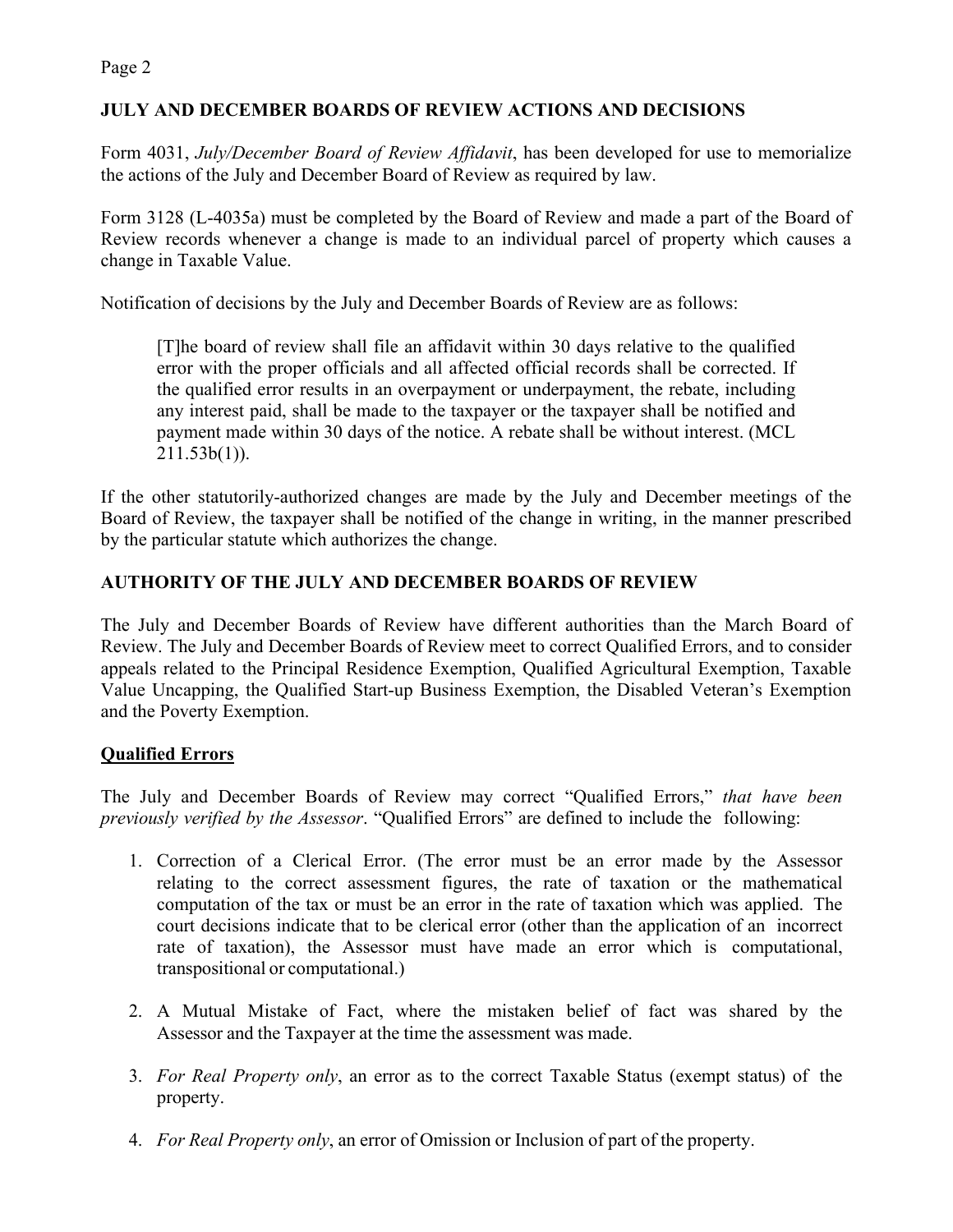- 5. *For Real Property only*, an error of measurement or calculation of physical dimensions or components.
- 6. *For Personal Property only*, an error by the Taxpayer in the preparation of a Personal Property Statement. The Taxpayer must have filed a Personal Property Statement on which the existing assessment was based. This is the only change permitted for personal property, unless there was an Assessor's clerical error or a mutual mistake of fact.
- 7. An error made in the denial of a claim of exemption of assessable personal property under MCL 211.9o. An appeal by the Taxpayer of a denial by the Assessor for a prior year cannot be considered by the July or December Board of Review. However, a qualified error can be considered for both the current year and the immediately preceding year. The distinction is that a qualified error is an error that the Assessor has verified, while an appeal of a denial made by the Assessor indicates disagreement between the Taxpayer and the Assessor relating to the correctness of the denial.
- 8. An issue beyond the control of a disabled veteran or his or her unremarried surviving spouse that causes a denial of an exemption under section 7b. An issue beyond the control of a disabled veteran or his or her unremarried surviving spouse means an error made by the local tax collecting unit in the processing of a timely filed exemption affidavit or a delay in the determination by the United States Department of Veterans Affairs that a veteran is permanently and totally disabled as a result of military service and entitled to veterans' benefits at the 100% rate.

More information on Qualified Errors can be found in Bulletin 20 of 2020 available on the State Tax Commission website.

## **Principal Residence Exemption**

The July and December Boards of Review may grant a Principal Residence Exemption (PRE) which was not previously denied. The Board may grant the PRE for the current year plus the immediately preceding three years, pursuant to MCL 211.7cc(19). Specifically this means that if a taxpayer files the form to claim the PRE after June 1 or after November 1, the July or December Board may grant that PRE if the taxpayer qualifies and if the PRE was not previously denied.

#### *Important Note:*

MCL 211.7cc specifically states: "Upon receipt of an affidavit filed under subsection (2) and unless the claim is denied under this section, the assessor shall exempt the property from the collection of the tax levied by a local school district for school operating purposes . . . ." An assessor is not required to have the July or December Board grant PRE's if the taxpayer files an affidavit to claim the PRE. The assessor has **no authority** to bring a PRE affidavit before a July or December Board of Review to grant or deny the exemption. It is the assessor's responsibility to timely grant or deny a PRE following the filing of a PRE affidavit by the taxpayer.

More information regarding the Principal Residence Exemption is available at [www.michigan.gov/PRE.](https://www.michigan.gov/PRE)

## **Qualified Agricultural Exemption**

#### Page 3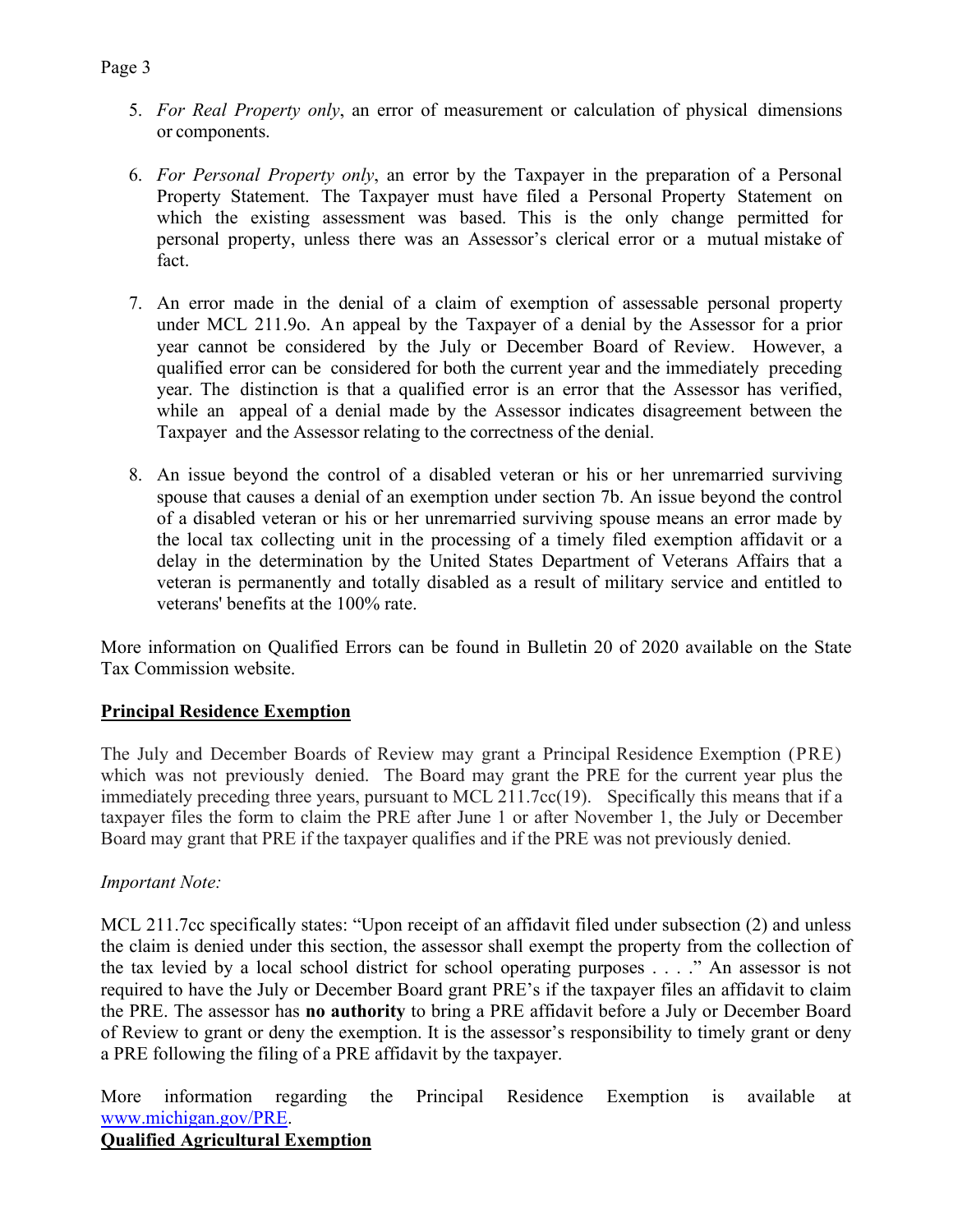### Page 4

The July and December Boards of Review may review a denial by the Assessor of a Qualified Agricultural Property Exemption, pursuant to MCL 211.7ee(6), for the current year if the exemption was not in existence for the previous year (the Boards may review the denial of a new application for property which is claimed to qualify by May 1 of the current year). The appeal must be filed at the July meeting unless the school does not make a summer levy or the Board does not meet in July. Notice that this authority only applies to new exemptions and if the Assessor denies the continuation of a previously existing exemption, the July and/or December Board does not have jurisdiction.

Pursuant to MCL 211.7ee(6), if property met the requirements to be Qualified Agricultural Property on or before May 1 of the year or years for which the exemption is claimed, and there has not been a previous denial of the exemption for that immediately preceding year, the owner may file an appeal to the July or December Board of Review of the current year requesting that the Qualified Agricultural Exemption be granted for the immediately preceding year and/or for the current year.

More information on the Qualified Agricultural Exemption is available on the Commission's website.

## **Taxable Value Uncapping**

The July and December Boards of Review have authority to reverse an incorrect taxable value uncapping. The July or December Boards of Review can disagree with the assessor and refuse to reverse the taxable value uncapping. It is the opinion of the State Tax Commission that, after the assessor determines that a particular transaction or situation was not a "transfer of ownership", the matter has come within the jurisdiction of the July or December Boards of Review which then do have the authority to overrule the decision of the assessor and refuse to reverse the taxable value uncapping.

It is the opinion of the State Tax Commission that a determination by the assessor is required before the July or December Boards of Review can act to reverse a taxable value uncapping. Therefore, if the assessor has not made such a determination, the July or December Boards of Review do not have the authority to act.

The July or December Boards of Review do not have the authority to determine that a particular transaction, or situation, was not a "transfer of ownership" and reverse the uncapping. It is the opinion of the State Tax Commission that, if the assessor has reconsidered whether a particular transfer was a "transfer of ownership" and continues to be of the opinion that it was a "transfer of ownership", the assessor has not made a determination that there was not a "transfer of ownership" and the July or December Boards of Review do not have the authority to reverse the taxable value uncapping.

More information on taxable value uncapping and transfers of ownership can be found in Bulletin 20 of 2017 and the Transfer of Ownership Guidelines available on the State Tax Commission website.

## **Qualified Start-Up Business Exemption**

The July and December Boards of Review may grant an exemption, at the election of the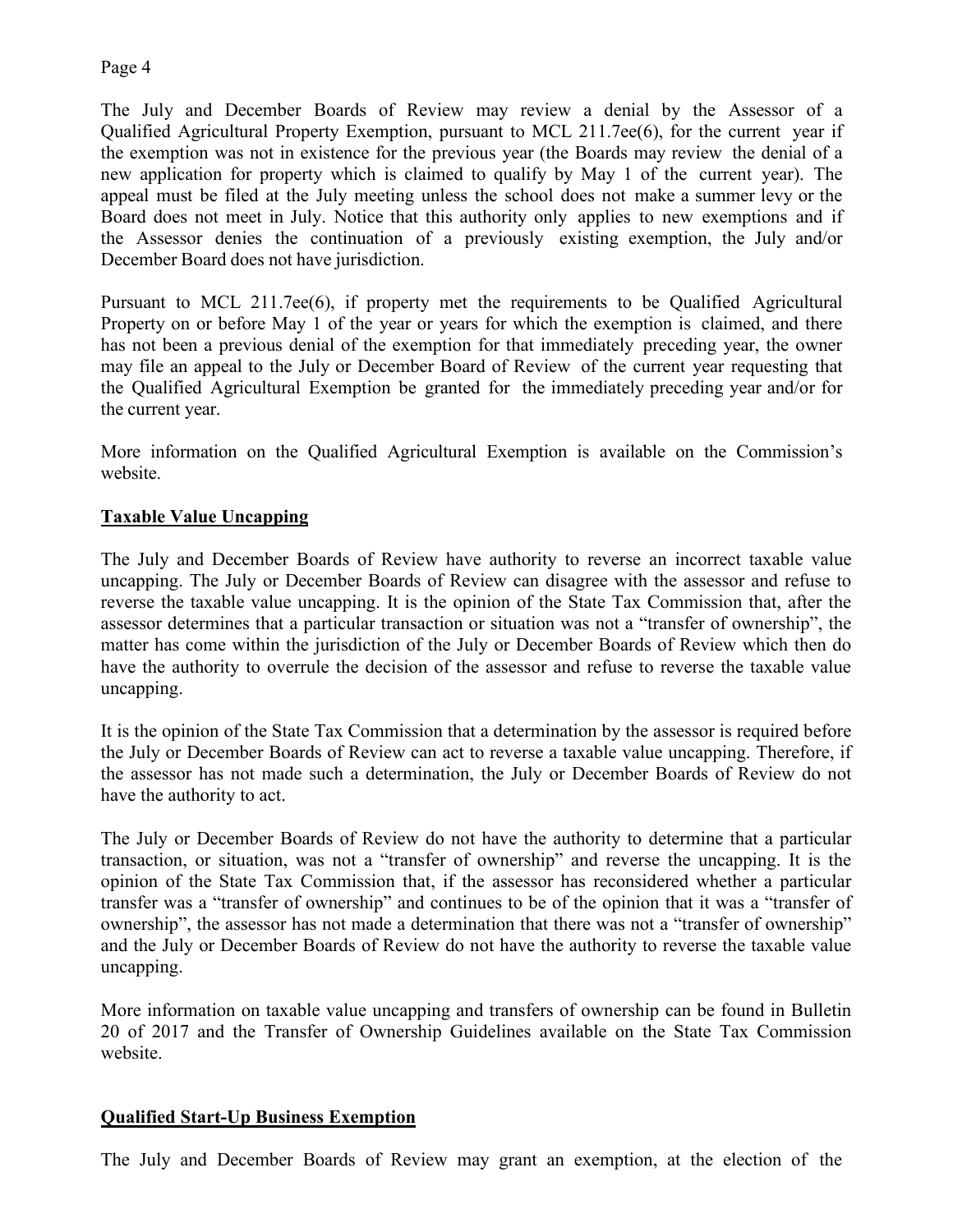## Page 5

taxpayer, for a Qualified Start-Up Business as provided in MCL 211.7hh for the current year and the immediately preceding year.

## **Disabled Veteran's Exemption**

The July and December Boards of Review may grant a Disabled Veteran's Exemption pursuant to MCL 211.7b for the current year only, unless a previous session of the Board that year issued a denial. A denial must be appealed to the Michigan Tax Tribunal and cannot be reconsidered at a subsequent meeting.

While Boards of Review do make a determination to grant or deny a Disabled Veteran's Exemption, they do not have the authority to determine if the veteran is disabled or individually unemployable. Those determinations are made by the Federal Department of Veterans Affairs.

**Public Act 206 of 2020:** On October 14, 2020, PA 206 of 2020 was signed into law. This Act amends MCL 211.53b regarding July and December Board of Review authority by adding as a qualified error an issue beyond the control of a disabled veteran or the unremarried surviving spouse that caused a denial of the disabled veterans exemption:

- 1. An error made by the local tax collecting unit in processing of a timely filed exemption affidavit; or
- 2. A delay in the determination by the United States Department of Veterans Affairs that a veteran is permanently and totally disabled as a result of military service and entitled to veterans' benefits at the 100% rate.

More information on the Disabled Veterans Exemption can be found on Commission's website.

## **Poverty Exemption**

Poverty exemptions may be heard at the July and December Boards of Review. However, once a poverty exemption is considered by a Board of Review, it may not be considered by a later Board of Review in the same year. For instance, if a poverty exemption is denied at the July Board of Review, it may not be reconsidered at the December Board of Review, even if new information is presented. MCL 211.7u(5) states:

The Board of Review shall follow the policy and guidelines of the local assessing unit in granting or denying an exemption under this section unless the Board of Review determines there are substantial and compelling reasons why there should be a deviation from the policy and guidelines and the substantial and compelling reasons are communicated in writing to the claimant.

#### **No Authority**

The July and December Boards of Review DO NOT have authority over the following: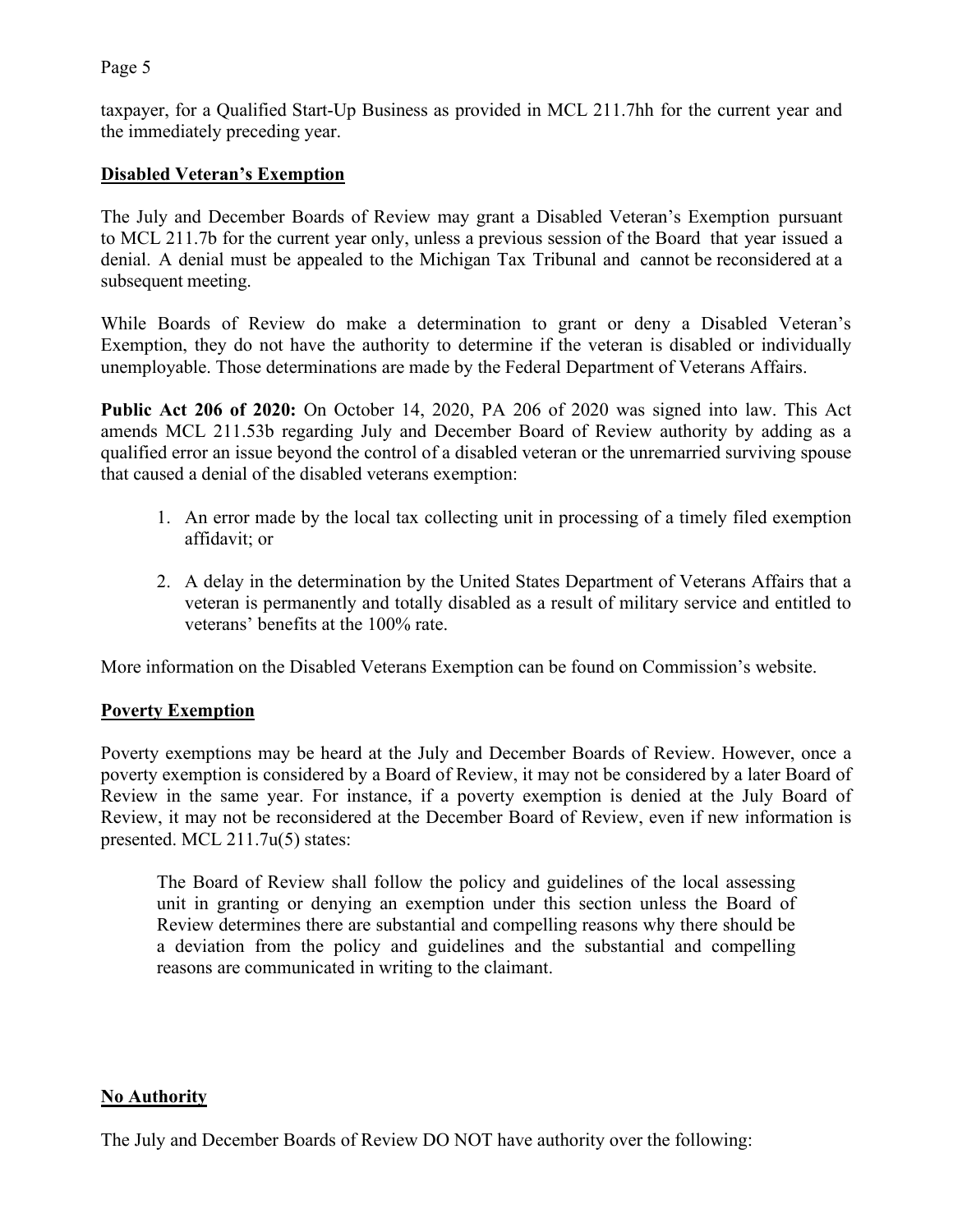- A denial by the March Board of Review of a Poverty Exemption under MCL 211.7u cannot be reconsidered by the July or December Board of Review. (The Taxpayer must appeal to the Michigan Tax Tribunal by the applicable appeal deadline.)
- A denial by the Assessor or by an auditing county of a Principal Residence Exemption (PRE) under MCL 211.7cc cannot be reviewed by the March, July or December Board of Review. (The Taxpayer must appeal the denial to the Michigan Tax Tribunal within 35 after the date of notice of the denial.)
- A denial by the Michigan Department of Treasury of a PRE under MCL 211.7cc cannot be reviewed by the March, July or December Board of Review. (The Taxpayer must appeal the denial to the Department of Treasury within 35 days after the date of notice of the denial.)
- A denial by the Assessor of the continuation for the current year of a Qualified Agricultural Property Exemption under MCL 211.7ee, where the exemption was in existence for the previous year (denial of the continuation of a previously existing Qualified Agricultural Property Exemption) cannot be reviewed by the July or December Board of Review. (This denial must be protested to the March Board and appealed to the Michigan Tax Tribunal.)
- The July and December Boards of Review cannot review the classification determinations made by the Assessor and/or by the March Board of Review. (Classification may only be protested to the March Board and appealed to the State Tax Commission by June 30.)
- The July and December Boards of Review cannot consider changes in valuation (true cash value) which are not caused by the correction of a "qualified error," as defined in subsection 10 of MCL 211.53b. The July and December Boards of Review do not have jurisdiction to revisit the Assessor's determinations which were made through the exercise of professional judgment, such as Quality Class (D, CD, C, BC, B or A for residential construction, depreciation and land value determinations, Economic Condition Factors, etc.), even if the Assessor or a Successor Assessor later believes that the original determination was mistaken. (Valuation appeals must be protested to the March Board and/or appealed to the Michigan Tax Tribunal.)
- The July and December Boards of Review have no authority to make a valuation determination even if the March Board of Review deferred a decision on a valuation matter to a later Board of Review (the March Board of Review has no authority to defer or postpone a valuation appeal to a July or December Board of Review).
- The July and December Boards of Review cannot recap a Taxable Value pursuant to PA 260 of 2000 where a purchaser of Qualified Agricultural Property files a late Affidavit (after the close of the March Board in the year of the transfer). Although the Taxable Value can be recapped pursuant to MCL 211.27a(8), the recapping has no retroactive effect and only applies to future tax payments. Pursuant to MCL 211.27a(9), no refund of taxes is permitted.
- The July and December Boards of Review have no authority to grant a Small Business Taxpayer Exemption under MCL 211.9o unless there was an error made by the assessor